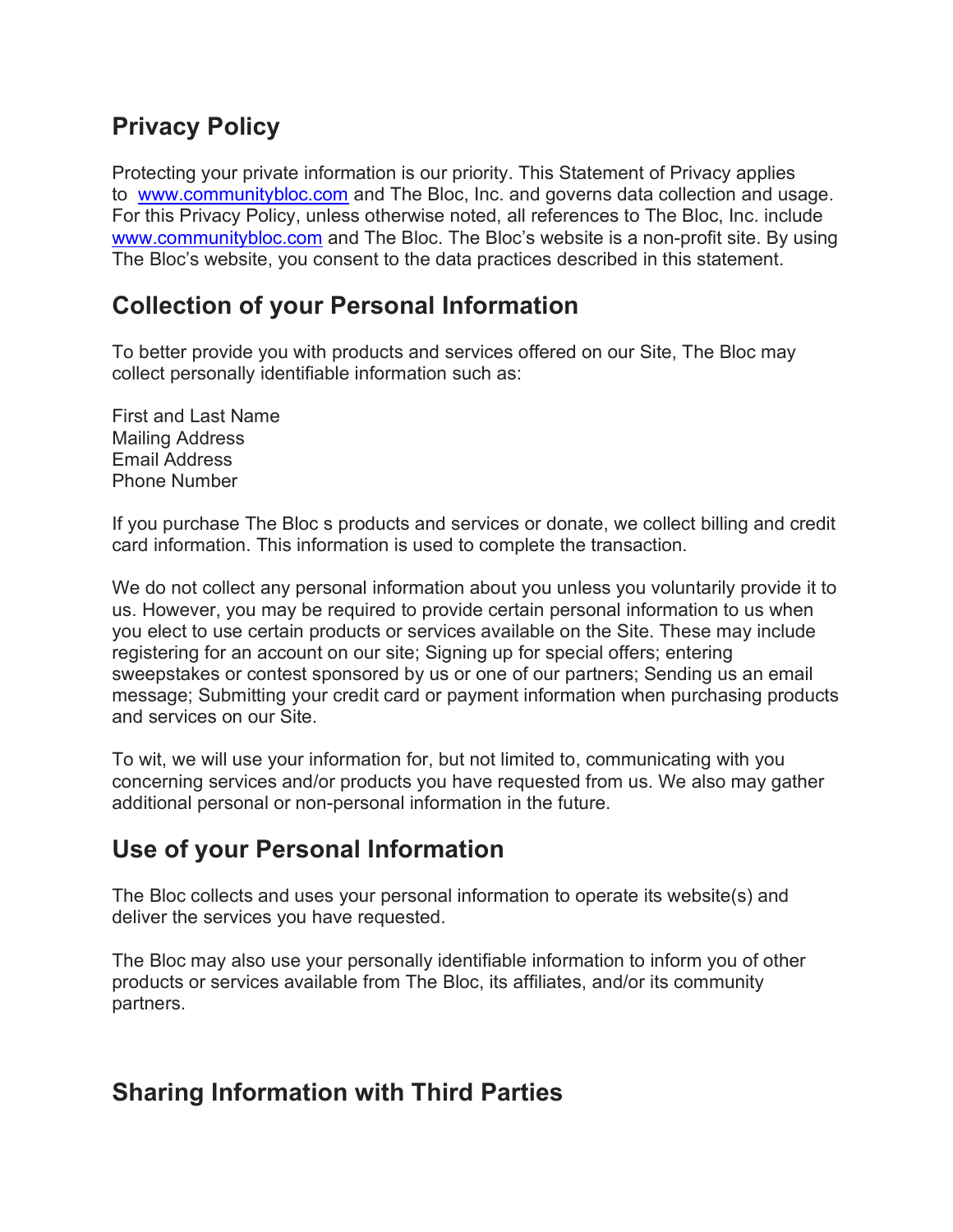The Bloc does not sell, rent, or lease its customer lists to third parties.

The Bloc may, from time to time, contact you on behalf of external business partners about a particular offering that may be of interest to you In those cases, your unique personally identifiable information (e-mail, name, address, telephone number) is not transferred to the third party.

The Bloc may share data with trusted partners to help perform statistical analysis, send you email or postal mail, provide customer support, or arrange for deliveries. All such third parties are prohibited from using your personal information except to provide these services to The Bloc. All such third parties are required to maintain the confidentiality of your information.

The Bloc may disclose your personal information, without notice if required to do so by law or in the good faith belief that such action is necessary to conform to the edicts of the law; comply with legal process served on The Bloc, or the site; protect and defend the rights or property of The Bloc, and/or act under exigent circumstances to protect the personal safety of users of The Bloc or the public.

# Tracking User Behavior

The Bloc may keep track of the websites and pages our users visit, to determine what services are the most popular. This data is used to deliver customized content and advertising to customers whose behavior indicates that they are interested in a particular subject area.

# Automatically Collected Information

Information about your computer hardware and software may be automatically collected by The Bloc. This information can include your IP address, browser type, domain names, access times, and referring website addresses. This information is used for the operation of the service, to maintain quality of the service, and to provide general statistics regarding use of The Bloc's website.

#### Links

This website contains links to other sites. Please be aware that we are not responsible for the content or privacy practices of such other sites. We encourage our users to be aware when they leave our site and to read the privacy statements of any other site that collects personally identifiable information.

### Security of your Personal Information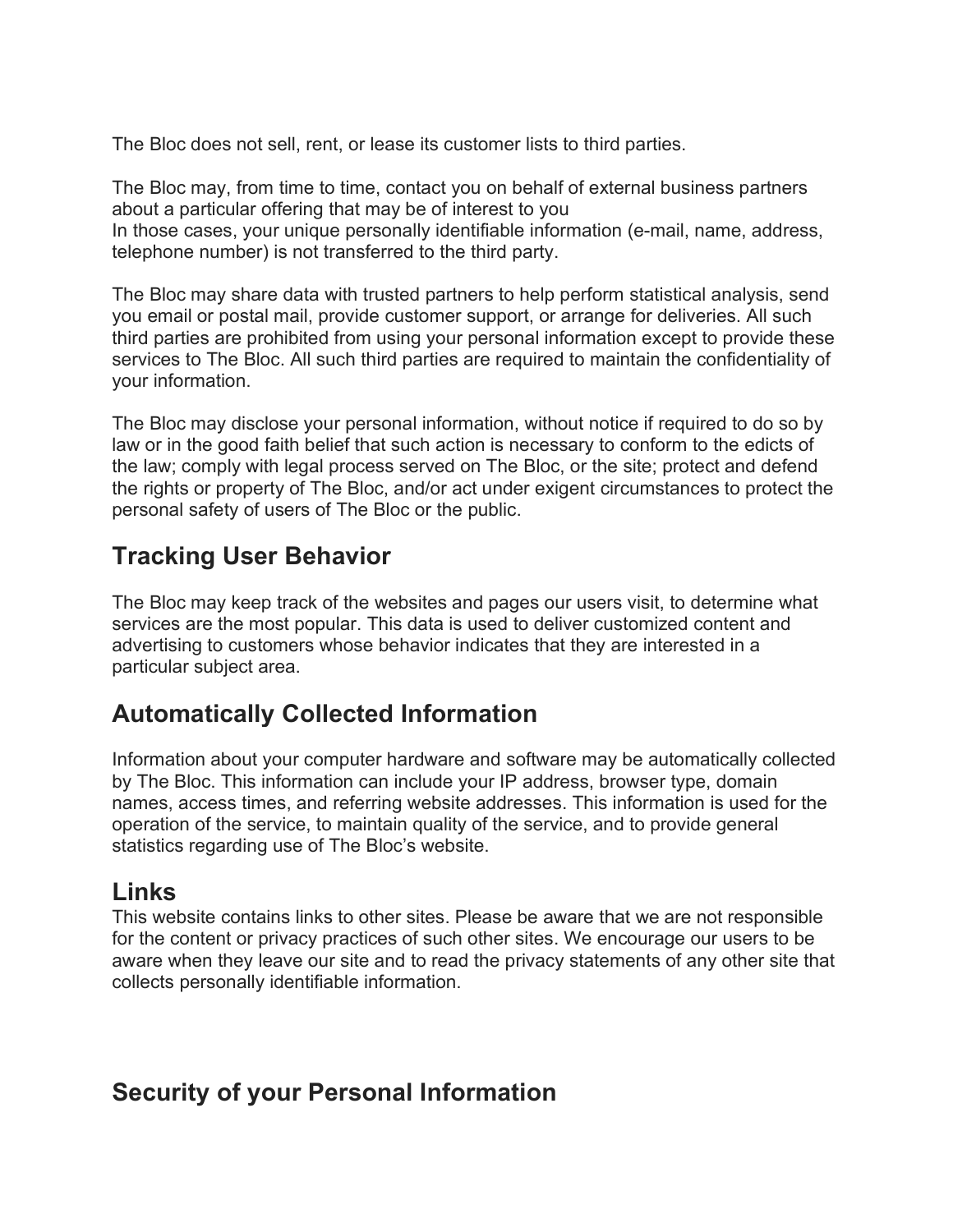The Bloc secures your personal information from unauthorized access, use, or disclosure. The Bloc uses SSL Protocol for this purpose.

When personal information such as a credit card number) is transmitted to other websites, it is protected using encryption, such as the Secure Sockets Layer (SSL) protocol.

We strive to take appropriate security measures to protect against unauthorized access to or alteration of your personal information. Unfortunately, no data transmission over the Internet or any wireless network can be guaranteed to be 100% secure. As a result, while we strive to protect your personal information, you acknowledge that there are security and privacy limitations inherent to the Internet which are beyond our control and the security, integrity, and privacy of all information and data exchanged between you and us through this Site cannot be guaranteed.

# Right to Deletion

Subject to certain exceptions set out below, on receipt of a verifiable request from you, we will

- Delete your personal information from our records; and
- Direct any service providers to delete your personal information from their records.

Please note that we may not be able to comply with requests to delete your personal information if it is necessary to:

- Complete the transaction for which the personal information was collected, fulfill the terms of a written warranty or product recall conducted per federal law, provide a good or service requested by you, or a reasonably anticipated within the context of our good business relationship with you, or otherwise perform a contract between you and us.
- Detect security incidents, protect against malicious, defective, fraudulent, and or illegal activity; or prosecute those responsible for that activity.
- Debug to identify and repair errors that impair existing indented functionality.
- Exercise free speech. Ensure the right of another consumer to exercise his or her right of free speech, or exercise another right provided for by law.
- Comply with the California Electronic Communications Privacy Act.
- Engage in public or peer-reviewed scientific, historical, or statistical research in the public interest that adheres to all other applicable ethics and privacy laws, when our deletion of the information is likely to render impossible or seriously impair the achievement of such research, provided we have obtained your informed consent.
- Enable solely internal uses that are reasonably aligned with your expectations based on your relationship with us.
- Comply with an existing legal obligation, or
- Otherwise use your personal information, internally, in a lawful manner that is compatible with the context in which you provided the information.